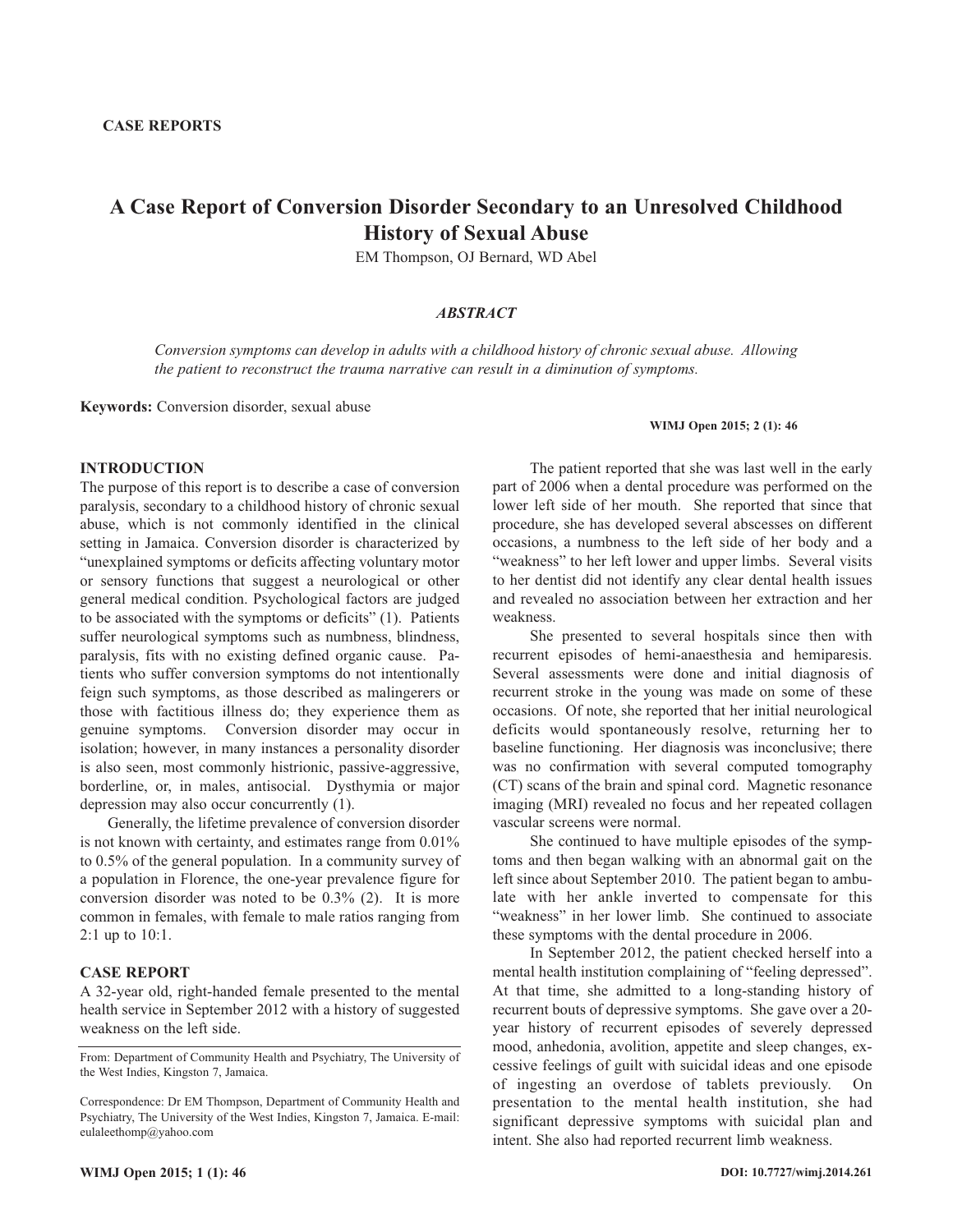Thorough physical and neurological examination only revealed a flexion deformity of her left ankle and no other neurological deficits accounting for her subjective feelings of weakness.

Psychiatric evaluation revealed significant depressive features; no evidence of gain was identified. She was admitted to the institution and managed for depression with a selective serotonin reuptake inhibitor (SSRI), psychotherapy and two weeks later referred to another mental health institution for more long-term psychotherapy.

Detailed psychological and psychiatric assessments revealed a history of sexual abuse, starting at age eight years. The perpetrator was an adult male member of her family. She described repeated violent acts of sexual abuse that continued on a regular basis until she was able to escape at age 16 years. She also reported a history of severe physical abuse by her female caregiver throughout her childhood and limited emotional support from the adults in her life. She reported that the adults in her life did not protect her even when she attempted to disclose the abuse. This history of abuse also extended into her adult life in the form of physical and emotional abuse from her male partners.

The patient participated in 12 weekly therapy sessions between October and December 2012 and bi-monthly follow-up sessions in January to March 2013. The therapeutic approach used was trauma-focussed cognitive behaviour therapy [TF-CBT**]** (3). Components of TF-CBT included:

- Psychoeducation about childhood sex abuse and emotional and behavioural reactions to trauma.
- Introducing patient to relaxation techniques such as deep breathing exercises.
- Affective expression and regulation assisting patient to identify salient emotions connected to the trauma and to appropriately express them. Also, assisting patient to manage emotional reactions to reminders of the trauma.
- Cognitive coping and reframing assisting patient to explore and correct inaccurate attributions about the cause of and responsibility for the trauma, as well as assisting the patient to place in perspective any blame for the results of the traumatic experiences.
- Trauma narrative patient was allowed, through gradual exposure exercises to the traumatic experiences, to reconstruct her childhood experience, as an adult, in the safety of the therapeutic space.

In summary, the therapeutic space provided a safe place for the patient to ventilate and reconstruct her trauma narrative. The patient was motivated to change, and by the end of the initial 12-week treatment course, began to show improvement in gait and a diminution of her physical complaints. She also was weaned of the antidepressant and was observed for recurrence of symptoms.

## **DISCUSSION**

Toward the end of the 19th century, Pierre Janet, a pioneering French psychologist, conceptualized a relationship between conversion disorder and childhood trauma, viewing the dissociation of cognitive, sensory, and motor processes as adaptive (4, 5). In a recent study, Roelofs *et al* found that patients with conversion disorder reported a higher incidence of physical/sexual abuse than the patients with affective disorder and that the patients with conversion disorder mentioned a larger number of different types of physical abuse, longer-lasting incidents of sexual abuse and incestuous experiences more often (4).

The course of the development of the symptoms of conversion disorder in the index case report resembles that of another case identified in the literature in an adolescent patient (6). In that case, a 16-year old adolescent developed a series of severe somatic symptoms following Salmonella poisoning. Organic causes were excluded after the diagnostic procedures and a diagnosis of conversion disorder was established after detailed psychological and psychiatric assessment linked its aetiology to a history of sexual abuse (6).

Another adolescent case was identified in the literature where a 15-year old girl was admitted to paediatrics with medically unexplained neurological complaints, chiefly urinary retention and also tremors and constipation (7). After the organic evaluation, the patient was transferred to the psychiatric ward for further management. As the case unfolded, this adolescent disclosed a history of chronic sexual and physical abuse and neglect.

Another study investigating childhood trauma, dissociation and other psychiatric co-morbidity in patients diagnosed with conversion disorder (5) found that at least one psychiatric disorder was found in most of the sample (89.5%). The most prevalent psychiatric disorders included undifferentiated somatoform disorder, generalized anxiety disorder, dysthymic disorder, simple phobia, obsessive-compulsive disorder, major depression, and dissociative disorder not otherwise specified. In the sub-group with at least one psychiatric disorder identified, it was found that they more frequently reported childhood emotional and sexual abuse, physical neglect, self-mutilative behaviour and suicide attempts (5).

### **CONCLUSION**

This is a case of conversion paralysis identified in an adult woman with a chronic history of childhood sexual abuse. The trigger event for the development of symptoms was a dental procedure to which the patient attempted to establish a plausible explanation for her somatic symptoms. The dental procedure was conducted in 2006 and the patient entered mental health care in 2012. The case highlights the importance of an interdisciplinary approach in the management of cases, particularly those with longstanding histories of multiple hospital admissions for undefined causes and for